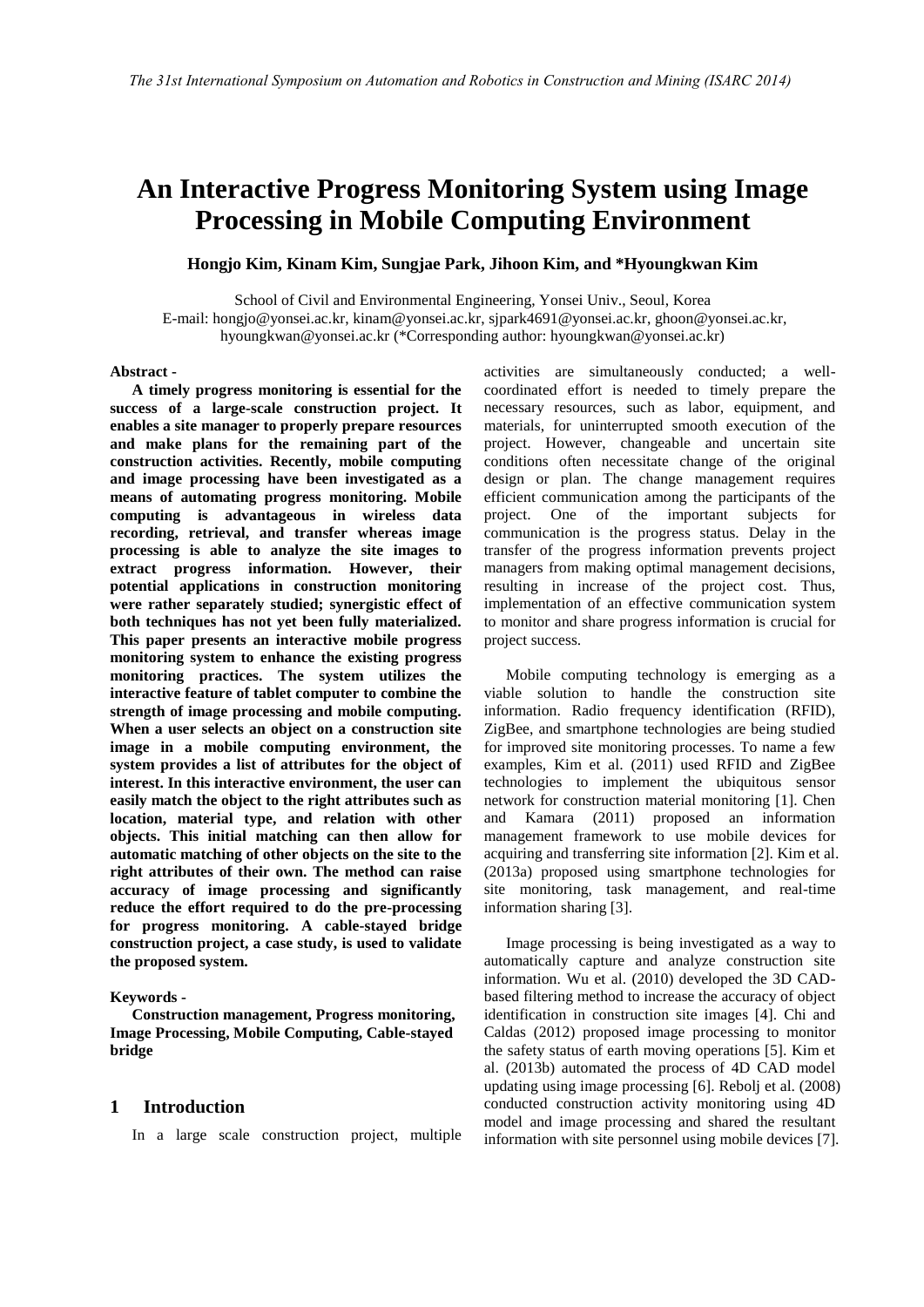Kim et al. (2013) proposed an automatic registration method to link 3D data from Lidar and 3D CAD model for progress monitoring [8]. Golparvar-Fard et al. (2009) presented a visualization technique to overlay 4D Simulation model on time-lapsed photographs for identifying as-planned and as-built progress discrepancies [9]. Golparvar-Fard et al. (2012) developed an automated progress monitoring method using unordered daily construction photographs to update and identify the progress of IFC-Based building information model [10]. M. Ahmed et al. (2012) presented a progress monitoring method for complex pipe-works using a digital camera [11]. Y.M. Ibrahim et al. (2009) utilized an image processing technique to automatically interpret the progress state of site images. Your manuscript must be submitted to our online peerreview management system [12].

Synergistic effect can be expected by using both mobile computing and image processing technologies for improved construction management. However, there is a lack of effort in combining the two technologies, and the opportunity has not yet been sufficiently gripped. This paper presents an interactive progress monitoring system based on image processing and mobile computing. Capitalizing on the strength of the two technologies, the progress information can be retrieved on site with high accuracy and the information can easily be shared with the project participants. One of the main contributions of this research is the flexibility of image processing techniques for progress monitoring. In the previous efforts in this area, users of progress monitoring techniques had to customize their algorithms to the site and naturally involved a lot of laborious tasks. The proposed system can be utilized as a tool for minimizing such efforts. The system requires the minimum intervention of users to automatically identify the whole progresses. The system was validated using a case study involving construction of a cable-stayed bridge.

#### **1.1 Case Study Description**

The proposed progress monitoring system was applied to the upper deck installation activities of the cable-stayed bridge construction. The bridge, located in Jecheon, Choongcheongbuk-do, Korea, has a length of 442m and a width of 14.5m, with two pylons. A total of 28 segments of upper decks comprise the superstructure of the bridge. Each deck was installed in the order of edge girders, floor beams, stringers, concrete panels, and in-situ concreting. The process of component installation, from edge girder to concrete panel, was supported by a derrick crane, and the whole process, even including in-situ concreting, was repeated for each

deck installation.

In order to capture the images for deck construction, a closed-circuit television (CCTV) camera was installed at the cross beam of a pylon. The camera had the resolution of 704×480 and was equipped with pan, tilt, and zoom (PTZ) capabilities. The construction scenes were captured at a rate of one picture per second and the saved images were transferred to the main server in the form of JPEG.

# **2 An Interactive Progress Monitoring System**

Figure 1 shows that the interactive progress monitoring system is composed of two hardware units: mobile device and main server. Mobile device is to interact with users for information input and output, whereas the main server is to process images and offer the site information. Since image processing in mobile computing environment requires high-level computing power, the server was used for the image processing part. The mobile device was used as the interface through which users interact with the system. In this system, MATLAB, Hypertext Preprocessor (PHP), and Microsoft Windows Server were used. PHP language was favored because it could generate a mobile website that could be accessed by any mobile device, irrespective of the operating system. The mobile website developed for the system, thus, could be accessed by Android users and Apple iOS users.



Figure 1. Interactive progress monitoring in mobile computing environment

To increase the level of automation of the system, the MATLAB source files were converted to executable files. Once the executable files were developed, they were, as the name indicates, executable by the commands transmitted through the mobile website. For the generation of the executable files, the MATLAB compiler toolbox was utilized. The compiler toolbox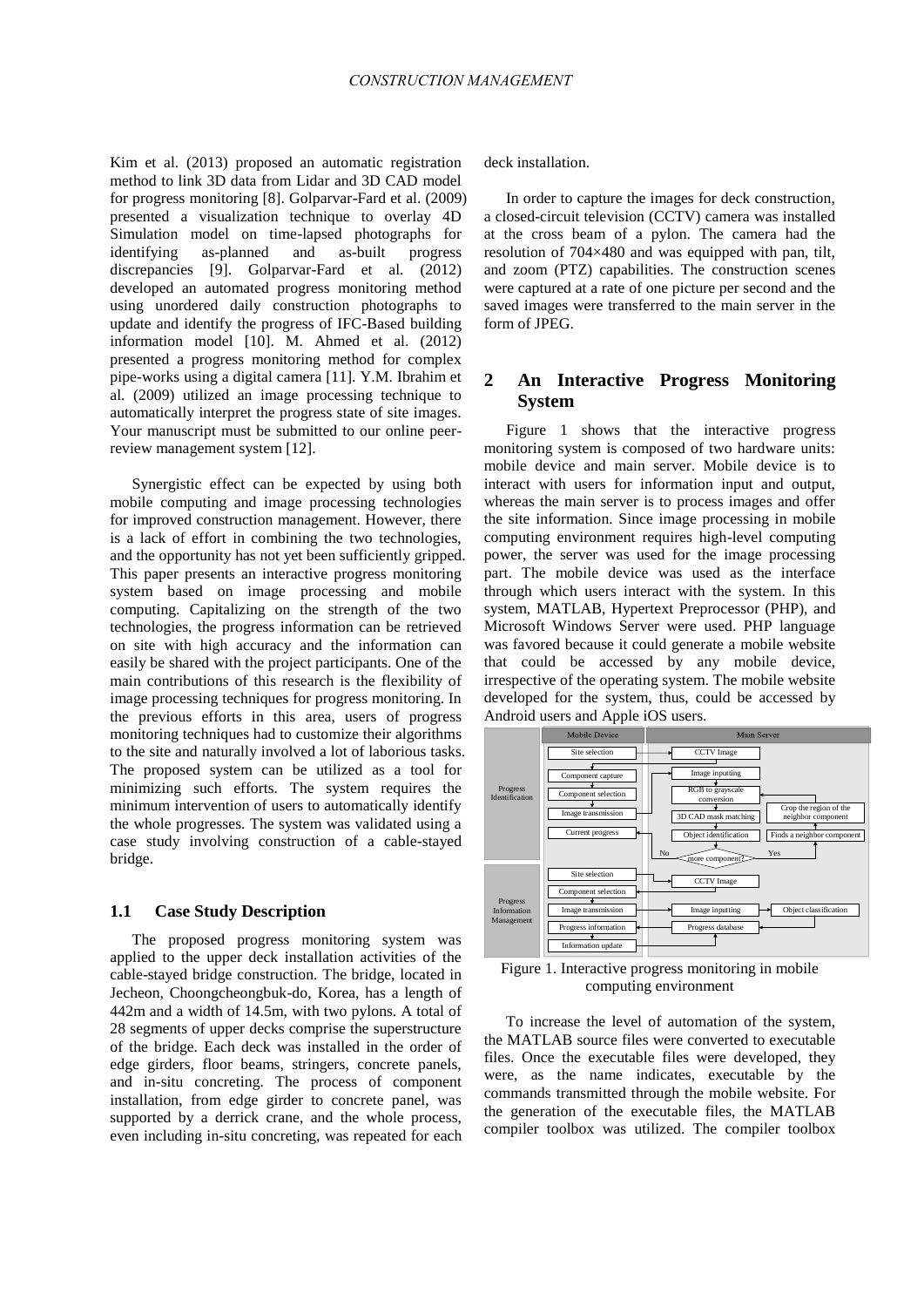was to build executable files from MATLAB source codes, with the help of additional program compiler; in this study, Microsoft Visual Studio 2010 was used. The executable files generated in this way could be run in a computer system where MATLAB Compiler Runtime (MCR) was installed. As a result, the image processing functions could be performed seamlessly based on the commands from the mobile website.

From the functional perspective, the proposed system consists of two parts: progress identification and progress information management. The progress identification is to extract the current status of the project using the image processing, while progress information management is to retrieve progress information concerning the component of interest and update the database based on new information.

The progress identification part plays the role of raising accuracy of object identification in the image processing, and thus reduces the effort required to do the preprocessing for progress monitoring. First, a user selects the construction scene of interest, and then the image of the scene such as the one shown in Fig. 2 is sent to the mobile device. Next, the user can choose the component of interest by using the box like the one shown in Fig. 3(a). The image inside of the box is cropped and later used for pattern matching with a 3D CAD mask. The user can also choose the identity of the component using a list such as the one shown in Fig. 3(b). Both information (image and identity) are now sent to the server. The server now starts the image processing shown in Fig. 1 by relying on the information (image and identity).



Figure 2. CCTV image of the cable-stayed bridge

For the image processing, the cropped RGB color image is first converted to a grayscale image. The grayscale image is now, with the help of the identity information, associated with the 3D CAD mask. Here, the 3D CAD mask is the image obtained in the CAD environment assuming the same angle, magnification, and perspective origin of the CCTV as shown in Fig. 4. The mask can be used for effective identification of construction components [4]. The 3D CAD mask (Fig. 4) is compared with the cropped image using the normalized cross correlation, to check the existence of the component. Once the whole process is completed, using the relative locations among the components of the segment, the same process is repeated for the other components until all components are checked. In this way, the progress identification can be done in the automatic manner and the current progress information is displayed to the user.



(a) Component capture

| Scene 1                                                  |             |         |
|----------------------------------------------------------|-------------|---------|
| Select the component.                                    |             |         |
|                                                          | Component 1 | $\circ$ |
| Component 1<br>Component 2<br>Component 3<br>Component 4 |             |         |
| Component 1 - Left side edge girder                      |             |         |
|                                                          |             |         |
|                                                          |             |         |
|                                                          |             |         |

(b) Component selection

Figure 3. Mobile progress monitoring web site interface

The progress information management part allows the user to retrieve progress information from the database; any input acquired from the mobile device can be used to update the database. For this function, the user first needs to select the site of interest in order to receive the corresponding site image. The user now can choose a particular component to extract its related information including the supplier, date of installation, and installation contractor. The user can also update the database with new information, such as most recent site pictures and comments of site inspectors. As for now,